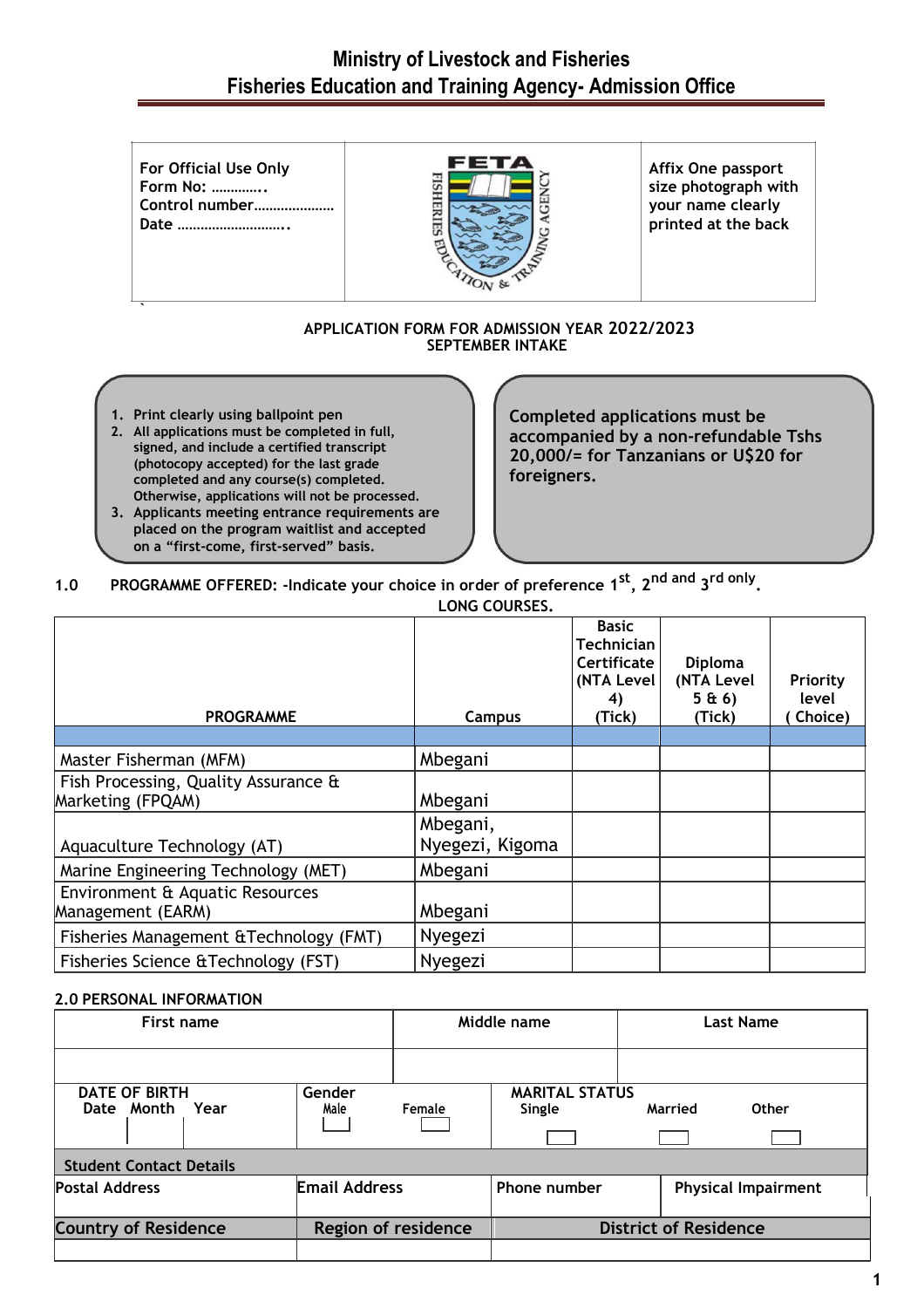| Citizenship                                | Tanzanian                           | * Others |                                           |  |  |  |
|--------------------------------------------|-------------------------------------|----------|-------------------------------------------|--|--|--|
|                                            |                                     |          | *Specify                                  |  |  |  |
| <b>Student Next of kin</b>                 |                                     |          |                                           |  |  |  |
| Parent/Close relative full name            | Close relative address              |          | Parent/close relative phone number        |  |  |  |
|                                            |                                     |          |                                           |  |  |  |
| <b>Close relative Relationship type</b>    | <b>Close relative email Address</b> |          | <b>Close relative Region of Residence</b> |  |  |  |
|                                            |                                     |          |                                           |  |  |  |
| <b>Student previous Education Schools:</b> |                                     |          |                                           |  |  |  |
| Primary school:                            | <b>Name of Secondary School</b>     |          | Form Four Index number                    |  |  |  |
|                                            |                                     |          |                                           |  |  |  |

**All applications should be sent through the following email addresses.**

- **1.** E‐ mail: For Mbegani-Bagamoyo Campus: **[admission.mbegani@feta.ac.tz](mailto:admission.mbegani@feta.ac.tz)**
- **2.** E-mail for Nyegezi-Mwanza Campus: **[admission.nyegezi@feta.ac.tz](mailto:admission.nyegezi@feta.ac.tz)**
- **3.** E-mail for Kibirizi- Kigoma Campus: **admission.kibirizi@feta.ac.tz**

### **For further information Please contact:**

#### **1. Mbegani- Bagamoyo Campus:**

**Office Number:** 023 293 5098 (From 08:00Am – 4:00Pm, Monday to Friday) Mr. Godfrey Christopher: 0620 324 142 Ms. Coletha Lyatuu: 0716 755 531 Ms. Evodia Kaigarula: 0763 569 989

## **2. Nyegezi- Mwanza Campus:**

Mr. Germanus Mbena: 0764 167 081 Mr. Jimmy Masumbuko: 0767 303 847 Ms. Rehema Mmbaga: 0768 945 654

### **3. Kibirizi- Kigoma Campus:**

Mr. Meshaki Maguru: 0717 154 843 Mr. August Shirima: 0758 390 788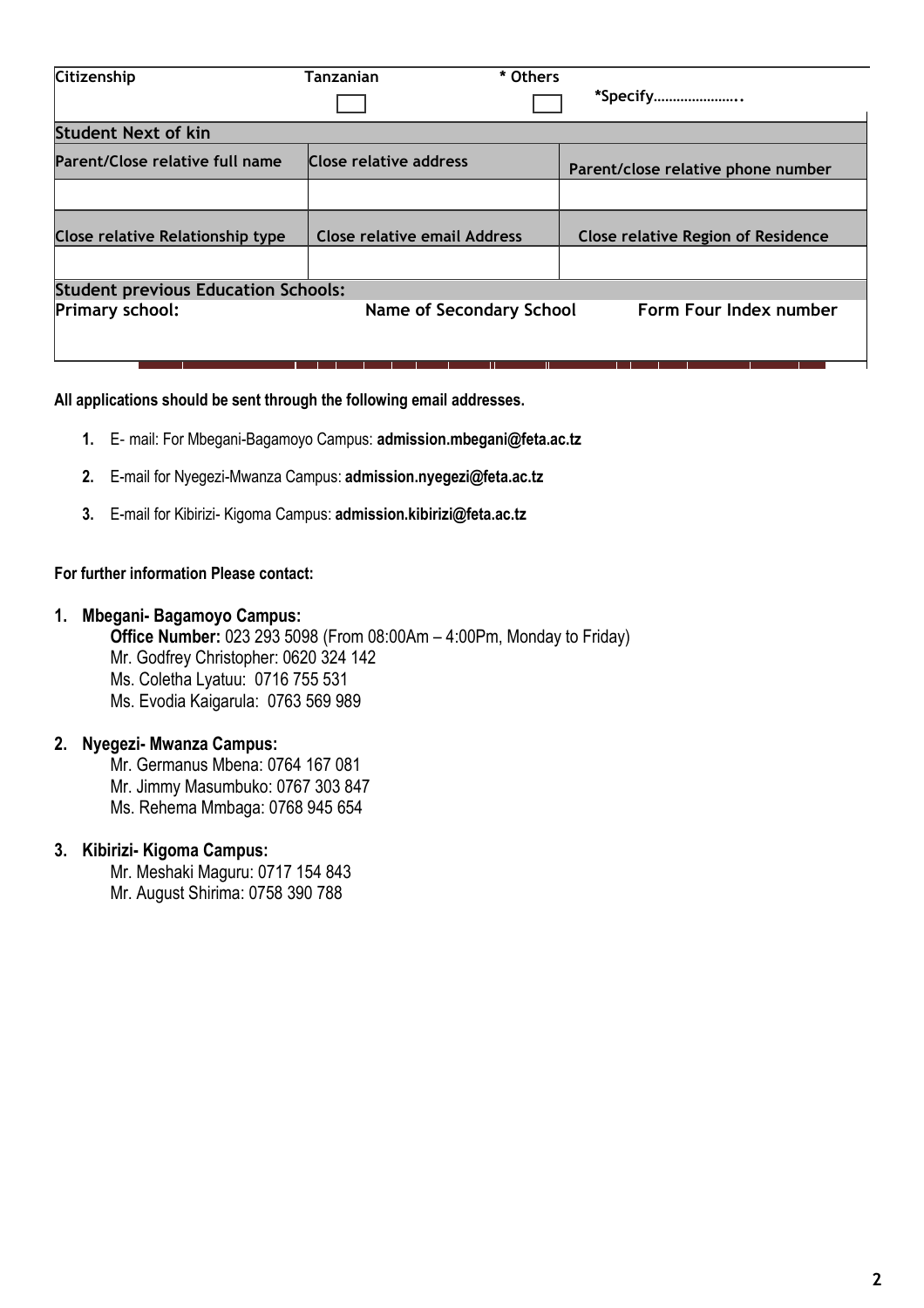### **3.0 EDUCATIONAL INFORMATION AND EMPLOYMENT RECORD**

**3.1 Certificate of Secondary Education Examinations (C.S.E.E.)/National Form IV/or Equivalent** *(Attach a copy on each)***.**

|                |  |  | Division: |  |  |
|----------------|--|--|-----------|--|--|
| Grade          |  |  |           |  |  |
| <b>Subject</b> |  |  |           |  |  |

**Examination Index number: ………….............................. Country: …………………………………..……….**

#### **3.2 Advanced Certificate of Secondary Education (A.C.S.E.E.)/National Form VI or equivalent** *(Attach a copy on each form)***.**

| $\sim$<br>subject |  |  |  |  |
|-------------------|--|--|--|--|
| Frade             |  |  |  |  |

**Examination Authority……………………………… Division: ….…...…… Examination Index number: ……………................................. Country: ………………………………..……….**

#### **3.3 Other Education than C.S.E.E. and A.C.S.E.E.:**

| S/N | School/Institution | Status (completed/discontinued/absconded | Award | Date obtained |
|-----|--------------------|------------------------------------------|-------|---------------|
|     |                    |                                          |       |               |
|     |                    |                                          |       |               |
|     |                    |                                          |       |               |

#### **3.4. Employment Record**

| S/N | <b>Name of Employer</b> | <b>Post Held</b> | Date |
|-----|-------------------------|------------------|------|
|     |                         |                  |      |
|     |                         |                  |      |
|     |                         |                  |      |
|     |                         |                  |      |

**3.5. Do you have any kind of disability? Yes: No: If yes, specify: ………………………………....…………………..** *(Note: This Information is required for the Institute to arrange appropriate means of assisting you once admitted. It will in no way affect the decision to admit you)*

#### **4.0 OTHER INFORMATION**

| Indicate who pays your tuition (Please check one or more sources, if necessary):<br>Pay your own/Family | Government of Tanzania   | Donor            |  |
|---------------------------------------------------------------------------------------------------------|--------------------------|------------------|--|
| Preferred language of communication                                                                     | English Swahili<br>Other | (Please Specify) |  |

#### **5.0 DECLARATION**

| Signature of Applicant | Date |
|------------------------|------|
|                        |      |

# **FOR OFFICIAL USE ONLY**

Receiving officer: …………………………………….Signature and date: ………………………

Decision by committee: ………………………………………………………………………………………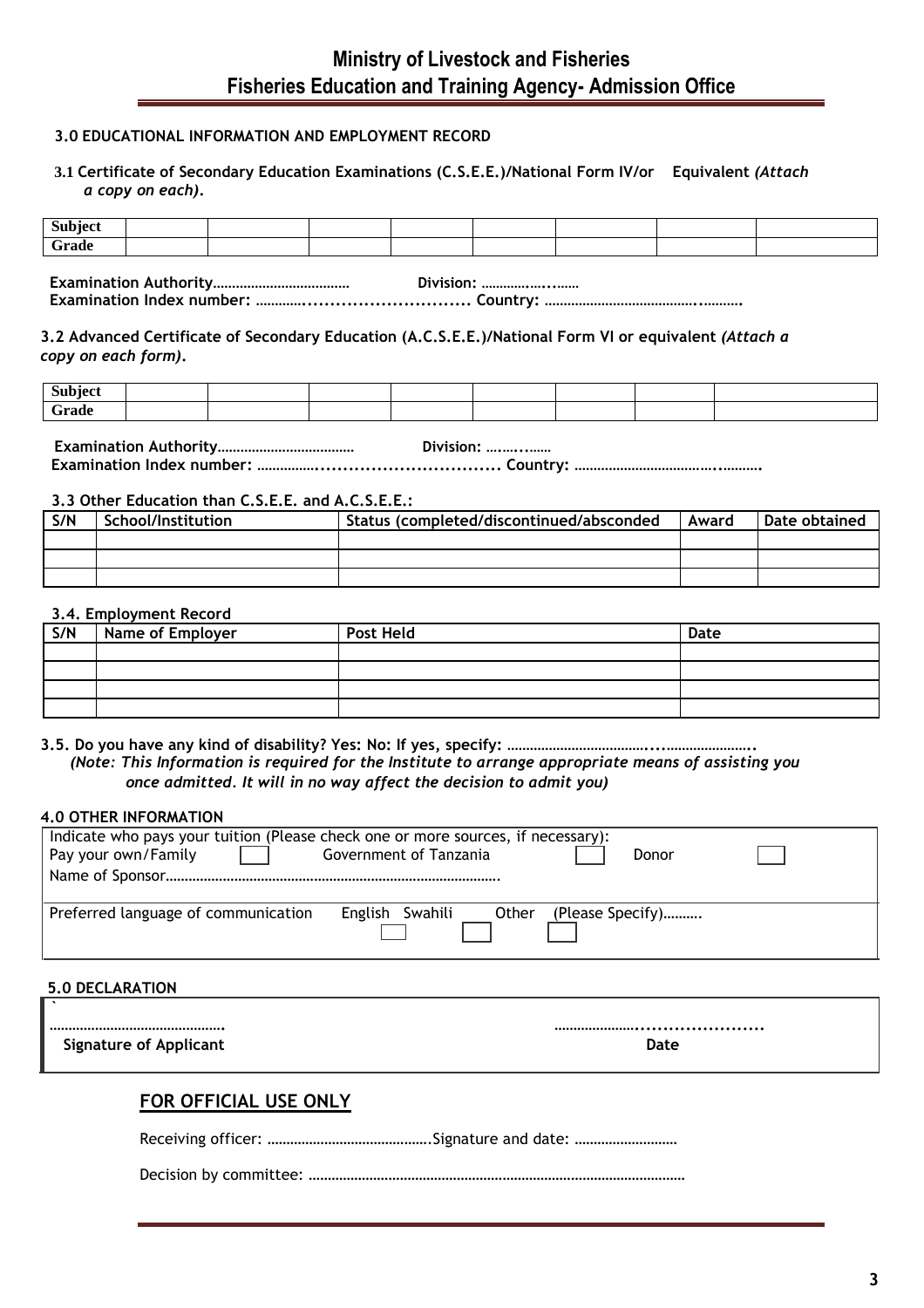# **MINIMUM ADMISSION REQUIREMENT**

# **A. FOR BASIC TECHNICIAN CERTIFICATE COURSES (NTA‐LEVEL IV)**

# **1. Basic Technician Certificate in Aquaculture Technology**

Holders of Certificate of Secondary Education Examination (CSEE) with four (4) passes in non-religious subjects

## **OR**

Possession of National Vocation Award (NVA) III or Trade Test Grade 1 in related fields and Certificate of Secondary Education (CSEE).

# **2. Basic Technician Certificate in Fish Processing, Quality Assurance and Marketing**

Holders of Certificate of Secondary Education Examination (CSEE) with four (4) passes in non-religious subjects; including three (3) passes in Science subjects (i.e. Biology, Chemistry, Physics, Mathematics, Geography, History, Information and Computer Studies, Engineering science, Agriculture science, Home Economics, Food Science and Nutrition)

### **OR**

Possession of National Vocation Award (NVA) III or Trade Test Grade I in related fields and Certificate of Secondary Education (CSE)

# **3. Basic Technician Certificate in Environment and Aquatic Resources Management (formerly; Environment and Coastal Resources Management)**

Holders of Certificate of Secondary Education Examination (CSEE) with four (4) passes in non-religious subjects; pass in Geography is compulsory

**OR** 

Possession of National Vocation Award (NVA) III or Trade Test Grade I in related fields and Certificated of Secondary Education (CSEE)

# **4. Basic Technician Certificate in Masterfisherman**

Holders of Certificate of Secondary Education Examination (CSEE) with four (4) passes in non-religious subjects; Passes in Geography is compulsory.

# **OR**

Possession of National Vocation Award (NVA) III or Trade Test Grade I in related fields and Certificate of Secondary Education (CSEE).

# **5. Basic Technician Certificate in Marine and Refrigeration Engineering.**

Holders of Certificate of Secondary Education Examination (CSEE) with four (4) passes in non-religious subjects; Passes in Mathematics is compulsory.

### **OR**

Possession of National Vocation Award (NVA) III or Trade Test Grade I in related fields and Certificate of Secondary Education (CSEE)

# **6. Basic Technician Certificate in Fisheries Science and Technology (FST)**

Holders of Certificate of Secondary Education Examination (CSEE) with four (4) passes in non-religious subjects; including three passes in Science subjects (i.e. Biology, Chemistry, Physics, Mathematics, Geography, History, Information and Computer Studies, Engineering Science, Agriculture Science and Nutrition)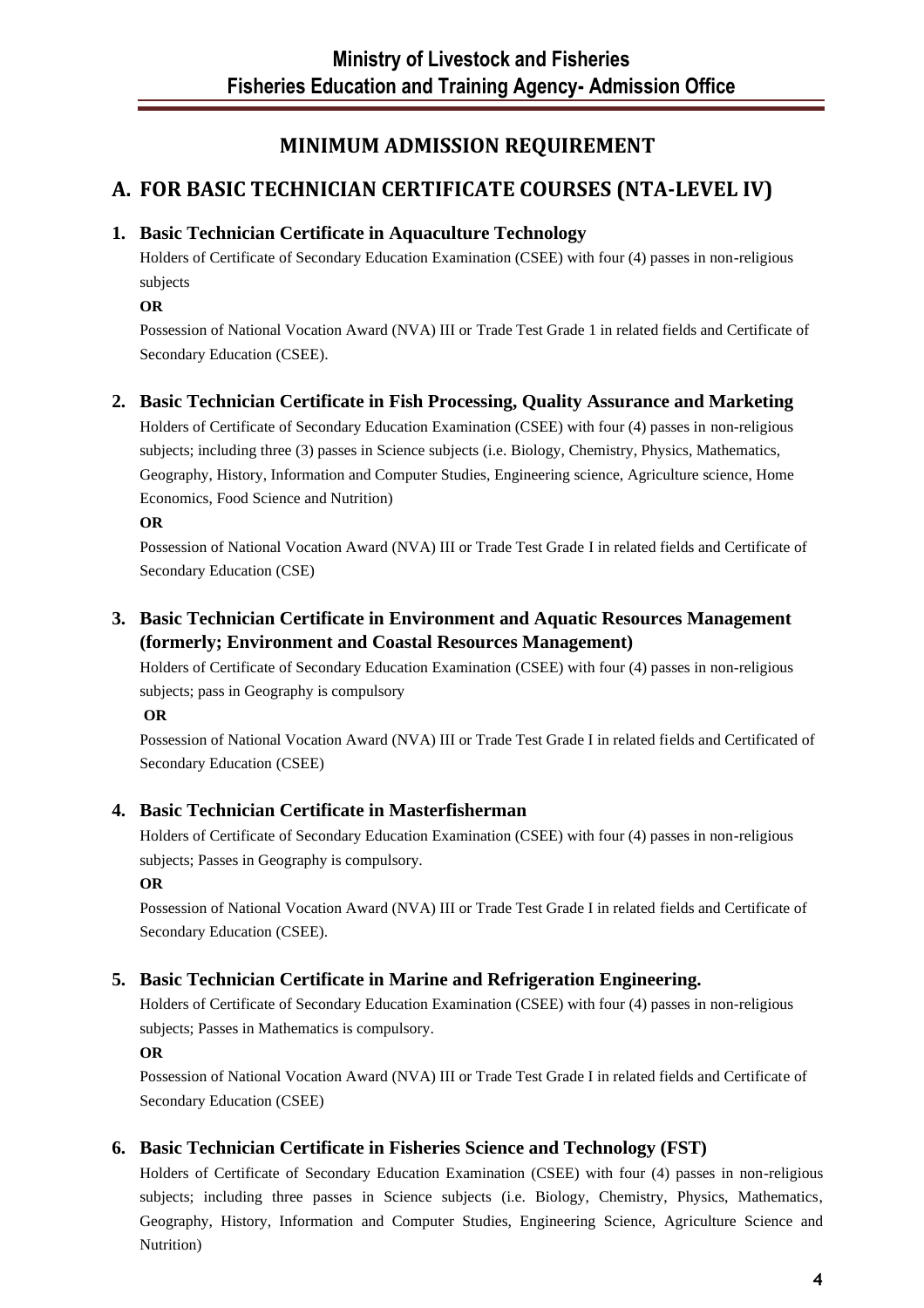**OR** 

Possession of National Vocation Award (NVA) III or Trade Test Grade I in related fields and Certificate of Secondary Education (CSEE)

## **7. Basic Technician Certificate in Fisheries Management and Technology (FMT)**

Holders of Certificate of Secondary Education Examination (CSEE) with four (4) passes in non-religious subjects; including three passes in Science subjects (i.e. Biology, Chemistry, Physics, Mathematics, Geography, History, Information and Computer Studies, Engineering science, Agriculture science and Nutrition)

**OR** 

Possession of National Vocation Award (NVA) III or Trade Test Grade I in related fields and Certificate of Secondary Education (CSEE)

# **B. FOR DIPLOMA COURSES (NTA‐ LEVEL V)**

## **1. Ordinary Diploma in Aquaculture Technology**

Holders of Certificate of Secondary Education Examination (CSEE) with four (4) passes in non-religious subjects,

AND

A holder of Advanced Certificate of Secondary Education (ACSE) with a minimum of one Principal Pass and one Subsidiary from Science subjects.

OR

Holder of Basic Technician certificates (NTA Level 4) in Aquaculture technology, Agriculture, Fish Processing, Quality Assurance and Marketing, Fisheries Science and Technology, Fisheries Management and Technology, Food Science, Animal health, Human Nutrition and Environment.

### **2. Ordinary Diploma in Fish Processing, Quality Assurance and Marketing**

Holders of Certificate of Secondary Education Examination (CSEE) with four (4) passes in non-religious subjects;

AND

Possession of Basic Technician Certificate (NTA Level 4) in Aquaculture Technology; Fish Processing, Quality Assurance and Marketing; Animal Health and Production; Fisheries Science and Technology; Fisheries Management and Technology; Agriculture Production; General Agriculture; Human Nutrition; Environmental Science

#### **OR**

Holders of Advanced Certificate of Secondary Education Examination (ACSEE) with one Principal pass in Science Subjects and Subsidiary Pass.

# **3. Ordinary Diploma in Environment and Aquatic Resources Management (formerly; Environment and Coastal Resources Management)**

Holders of Certificate of Secondary Education Examination (CSEE) with four (4) passes in non-religious subjects.

AND

Possession of Basic Technician Certificate (NTA Level 4) in Aquaculture Technology; Fish Processing, Quality Assurance and Marketing; Animal Health and Production; Fisheries Science and Technology; Fisheries Management and Technology; Agriculture Production; General Agriculture; Human Nutrition; Environmental Science

#### **OR**

Holders of Advanced Certificate of Secondary Education Examination (ACSEE) with one Principal pass in Science Subjects and Subsidiary Pass.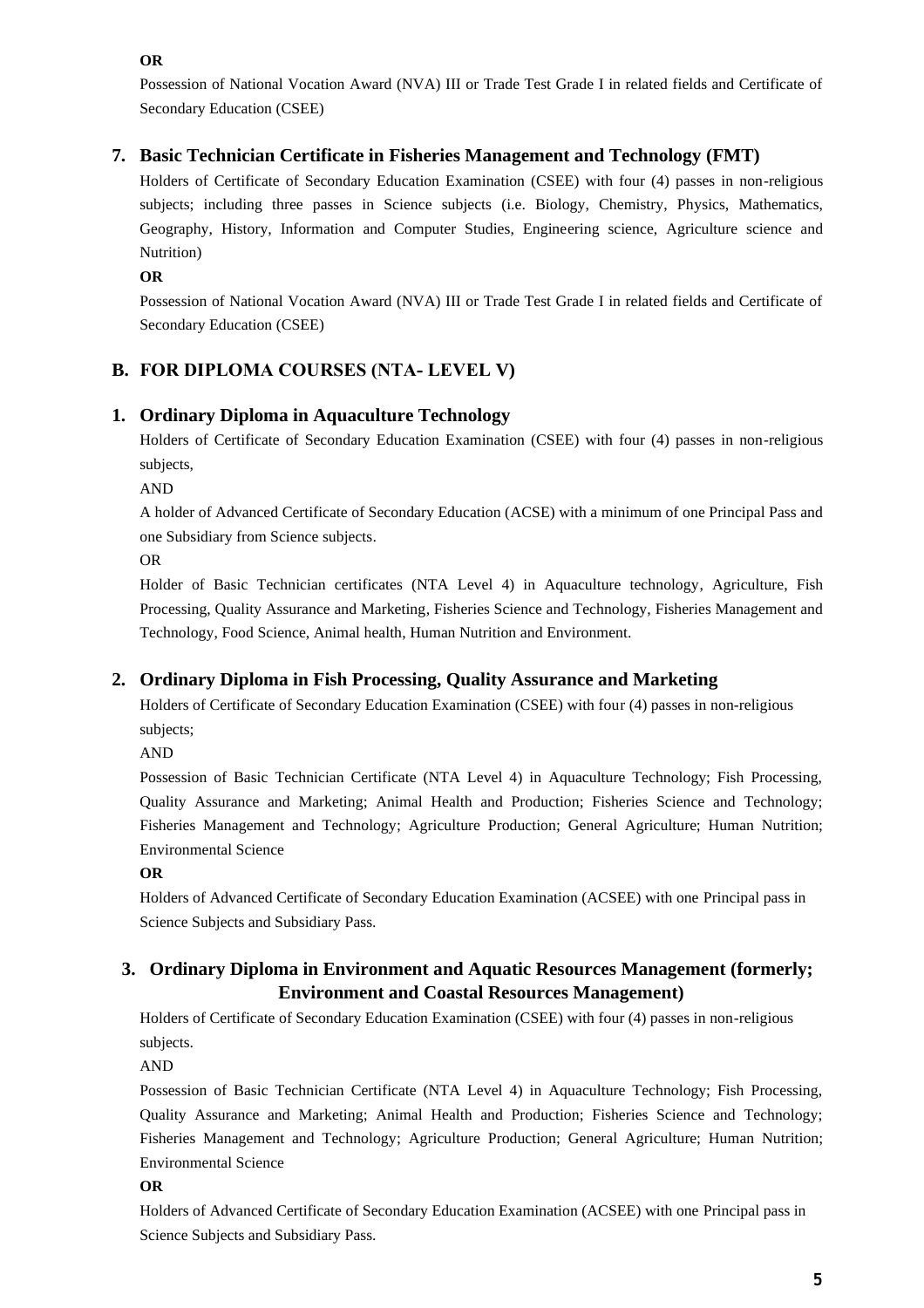## **4. Ordinary Diploma in Masterfisherman**

Holders of Certificate of Secondary Education Examination (CSEE) with four (4) passes in non-religious subjects. Passes in Geography is compulsory.

#### AND

Possession of Basic Technician Certificate (NTA Level 4) in Aquaculture Technology; Fish Processing, Quality Assurance and Marketing; Animal Health and Production; Fisheries Science and Technology; Fisheries Management and Technology; Agriculture Production; General Agriculture; Human Nutrition; Environmental Science, Environment and Aquatic Resources Management.

#### **OR**

Holders of Advanced Certificate of Secondary Education Examination (ACSEE) with one Principal pass in Science Subjects and Subsidiary Pass.

## **5. Ordinary Diploma in Marine and Refrigeration Engineering.**

Holders of Certificate of Secondary Education Examination (CSEE) with four (4) passes in non-religious subjects. Passes in Mathematics is compulsory.

AND

Possession of Basic Technician Certificate (NTA Level 4) in Marine and Refrigeration Engineering; Computing and Information Technology; Computer Science; Locomotive Engineering; Electronic and Telecommunications.

#### **OR**

Holders of Advanced Certificate of Secondary Education Examination (ACSEE) with one Principal pass in Science Subjects and Subsidiary Pass.

## **6. Ordinary Diploma in Fisheries Science and Technology**

Holders of Certificate of Secondary Education Examination (CSEE) with four (4) passes in non-religious subjects;

#### **AND**

Possession of Basic Technician Certificate (NTA Level 4) in Fisheries Science and Technology; Aquaculture Technology; Fish Processing, Quality Assurance and Marketing; Animal Health and Production; Fisheries Management and Technology; Agriculture Production; General Agriculture; Human Nutrition; Environmental Science

### **OR**

Holders of Advanced Certificate of Secondary Education Examination (ACSEE) with one Principal pass in Science Subjects and Subsidiary Pass.

### **7. Ordinary Diploma in Fisheries Management and Technology**

Holders of Certificate of Secondary Education Examination (CSEE) with four (4) passes in non-religious subjects;

### **AND**

Possession of Basic Technician Certificate (NTA Level 4) in Fisheries Management and Technology; Fisheries Science and Technology; Aquaculture Technology; Fish Processing, Quality Assurance and Marketing; Animal Health and Production; Agriculture Production; General Agriculture; Human Nutrition; Environmental Science

#### **OR**

Holders of Advanced Certificate of Secondary Education Examination (ACSEE) with one Principal pass in Science Subjects and Subsidiary Pass.